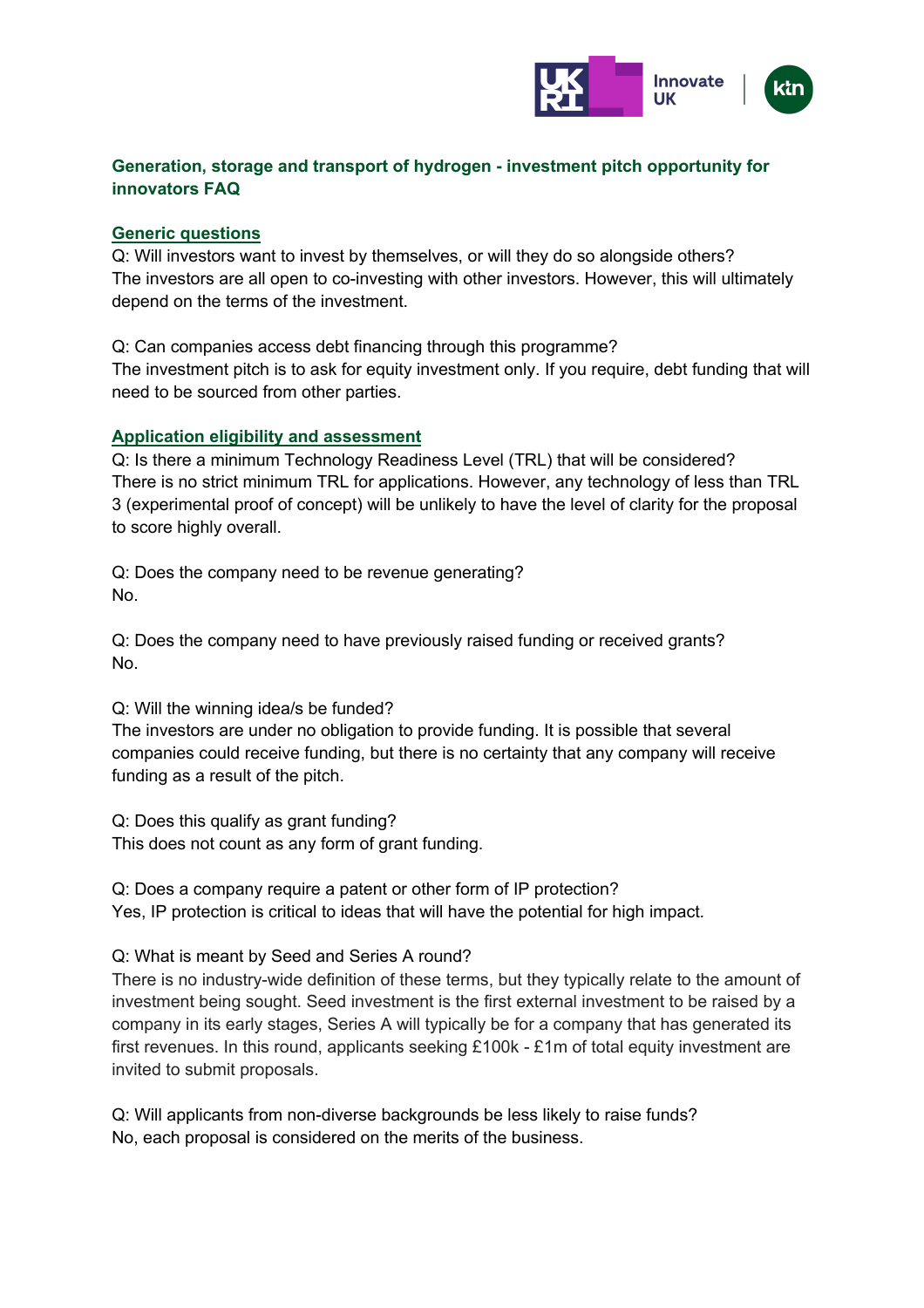

Q: Why are ideas relating to SaaS (software as a service), websites, big data, AI, apps, digital marketplaces not considered in scope?

The investors you will be pitching to are looking for businesses with solutions to hard-tosolve problems that typically require long development cycles and high capital investments to build physical infrastructure.

## Q: How will proposals be assessed?

Proposals will be assessed by at least 3 assessors. Each assessor will assign a score (from 1 to 5) to each question based upon the strength of the answer relative to the guidance. Scores will be averaged across assessors for each question. Proposals will then be ranked according to the sum of those scores across the questions. The highest ranked proposals will then be subject to moderation to determine the 5-6 companies that will be invited to pitch.

## **The application process**

Q: Will KTN be providing advice and support to applicants? The KTN has a number of online resources to help with investor readiness more generally (available here https://ktn-uk.org/investment/). We will also run a briefing webinar (date to be announced) where queries regarding the application process can be addressed. Specific or bespoke support, however, will not be provided to prospective applicants.

Q: How many companies will pitch to the investors on the pitch day? The 5-6 companies that have scored highest will be selected to present on the pitch day.

Q: When will I be informed of the outcome of the assessment of my application? We will inform all applicants within 2 weeks of the closure of the application process.

## Q: What if I am unable to attend the pitch session?

We will confirm the date, start time and duration of the pitch day by 4th March, so before applying you should ensure that you are available that day and time. If an offer to pitch is made to you, we will try to ensure that each successful applicant is given a time slot that works for them.

Q: Will I receive feedback on my investment proposal if I am not successful? Yes, short feedback will be sent to those applicants that are eligible, i.e. proposals that meet the 5 criteria listed in the description page on the KTN's website and that do not focus on the ideas that are explicitly excluded from the scope (SaaS, websites, big data, AI, apps, digital marketplaces). We will also respond to applicants who we deem to be ineligible.

Q: If I am not successful, do I have the right to appeal the decision?

An application will be unsuccessful if, relative to other proposals, it has not scored as high. Since we are unable to disclose the details of other proposals, we are unable to enter into discussions about relative scoring.

Q: What if I do not agree with the comments made in the feedback and wish to challenge them?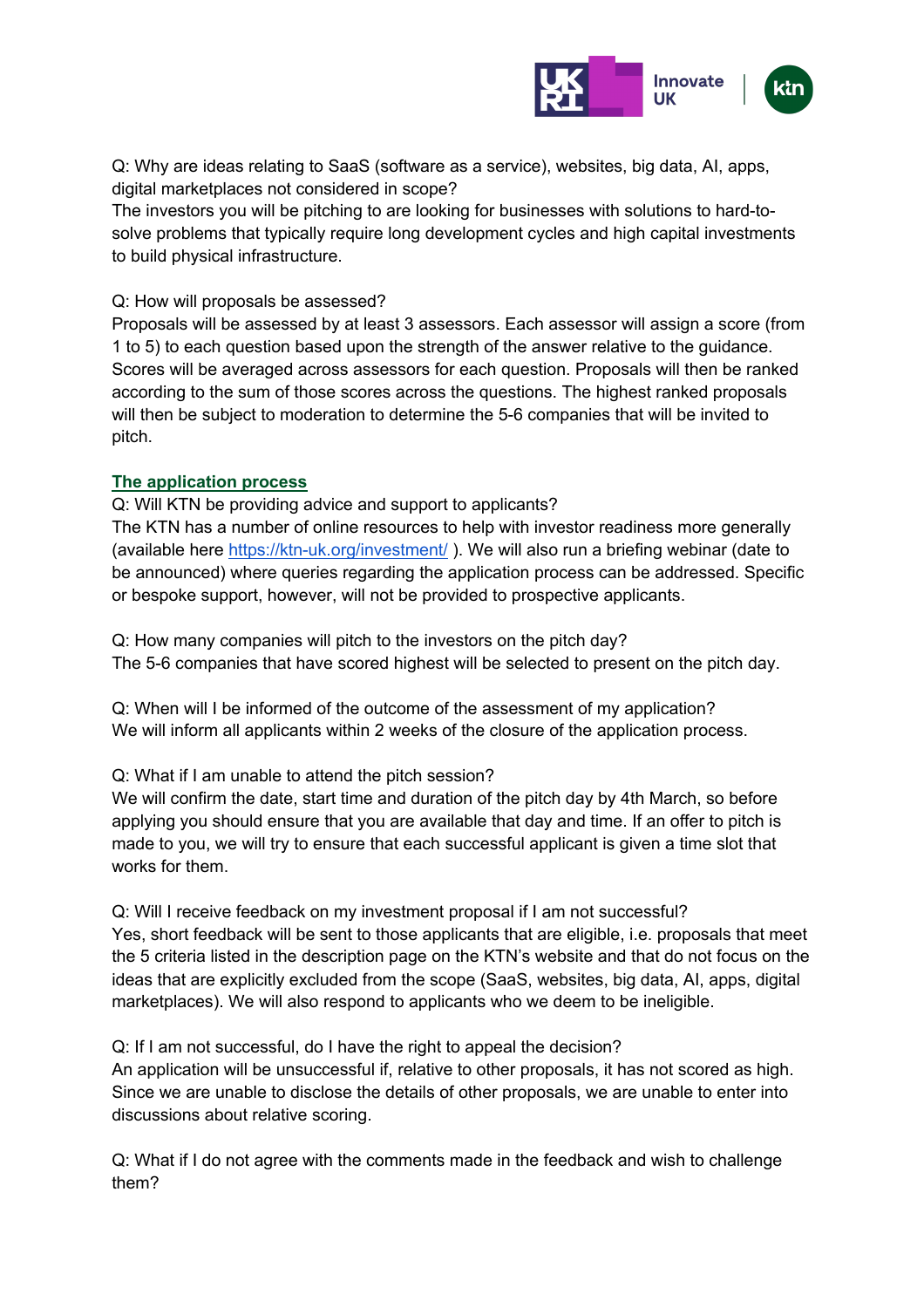

The comments will be made by experienced assessors, will be based solely on the information provided by the applicant and are intended to provide positive constructive feedback. We are, however, unable to enter into dialogue with individual companies concerning the feedback.

## **The pitch**

## Q: What format will the pitch take?

It is expected that the pitch slides will be presented via screenshare on a video conferencing application (this is likely to be Zoom and we will confirm this shortly). You will be able to switch between screenshare and camera mode should you wish to do so.

Q: I need to disclose confidential information to fully explain my idea. What protection will be put in place for me?

It is common practice for investors not to enter into confidentiality agreements as this may restrict their ability to operate effectively going forward. You should, therefore, not disclose information in a pitch that you consider may somehow weaken your commercial positioning (unprotected IP, sales pipeline, etc.). The challenge in making the first pitch to investors is to disclose sufficient information for them to wish to follow up with you and the general rule is that the greater the level of disclosure, the better able an investor will be to make that decision.

#### Q: Who will see my pitch?

Your pitch will be seen live by the named investors and by a number Innovate UK KTN employees, the latter group being bound by confidentiality agreements. We intend to record all pitches, store them securely and make these available only to the above parties subsequent to the event, so that further consideration may be given.

Q: What happens if my pitch runs over the allotted time of 10 minutes? Pitch duration will be strictly enforced. Please bear in mind that running over 10 minutes will lead to the pitch being terminated by the platform.

#### Q: What happens if the video link fails on the day?

This will depend, but in the most extreme circumstance, we will arrange for you to make a recording of the pitch and this will be subsequently shared with investors.

Q: Will I get a recording of my pitch?

Yes. We will provide you access to a copy of your pitch and Q&A session.

#### Q: Will I see the investors during my pitch?

Investors will join your pitch by video link. It is certainly the intention that you are able to see the investors during your pitch and the subsequent question and answer session. However, please be mindful that this may not alway be possible.

#### **Follow up from the pitch**

Q: Will I receive feedback from my pitch?